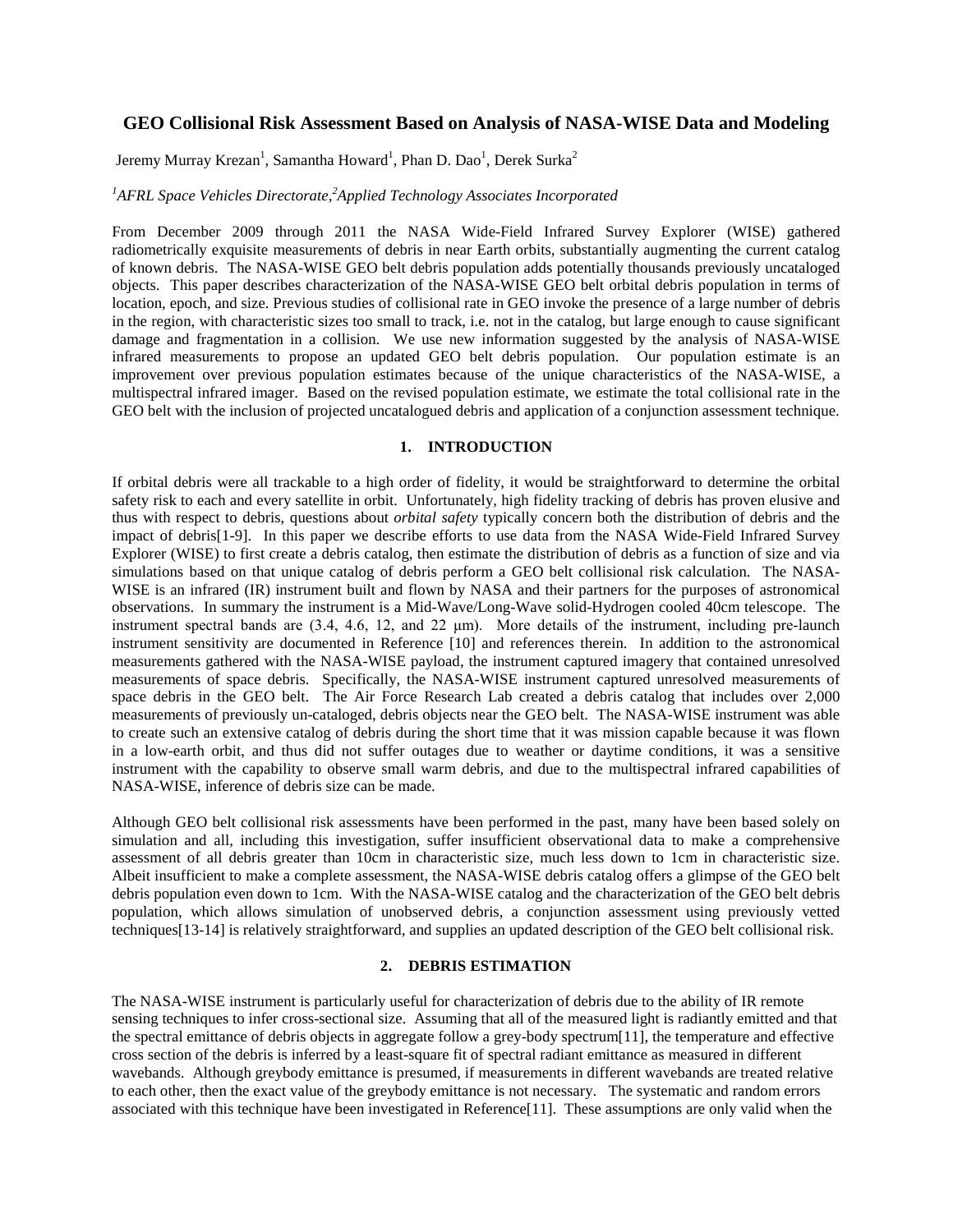reflected radiance is minimized. For results in this paper, only the longest wavelength bands, 4.6, 12, and 22 μm data are used for debris cross-section, or size estimation.

Using the distribution of debris as a function of size, the investigated model for size dependent distributions of debris near the GEO belt expresses observed frequency, *M*, as a function of cross-sectional area or characteristic radius, *r*, assuming spherical debris. Motivated by distributions such as those shown in Fig. 1, and previously published distributions such as those in Ref. [2-4], it is expected that the small debris will be distributed as a powerlaw with scaling factor  $\tau$ [3][4].



Fig. 1: Magenta Circles are NASA-WISE debris data distributed as a function of measured infrared cross-sectional (CS) area. The dashed blue line highlights a rough trend in the data.

Equation 1 shows a distribution function for small debris:

$$
M(r) = B_1 f(r) r^{\frac{-5\ln(10)}{\tau}}, \tag{1}
$$

where  $f(r)$  is a function that describes the reduction of sensitivity due the NASA-WISE instrument. The sensitivity of the instrument, and a model for how that affects the distribution of NASA-WISE debris was reported on previously in Ref [12]. In that paper *f(r)* was described as a piece-wise function with maximum value of unity and beginning at a critical value *r=rf* a gradual roll-off to the minimum value of zero. Previously, we described τ as a characteristic length, in Eq. 1 τ is a scaling factor that, as *r* increases, represents how rapidly *M(r)* declines, from a maximum value near  $r=0m$ . Equation 1 is linearized by a log transform, where  $y = log_{10}M$  and  $x=log_{10}r$  is:

$$
y = \begin{cases} a_1 x^2 + b_1 x + c_1, & x \le x_f \\ b_2 x + c_2, & x > x_f \end{cases}
$$
 (2)

where,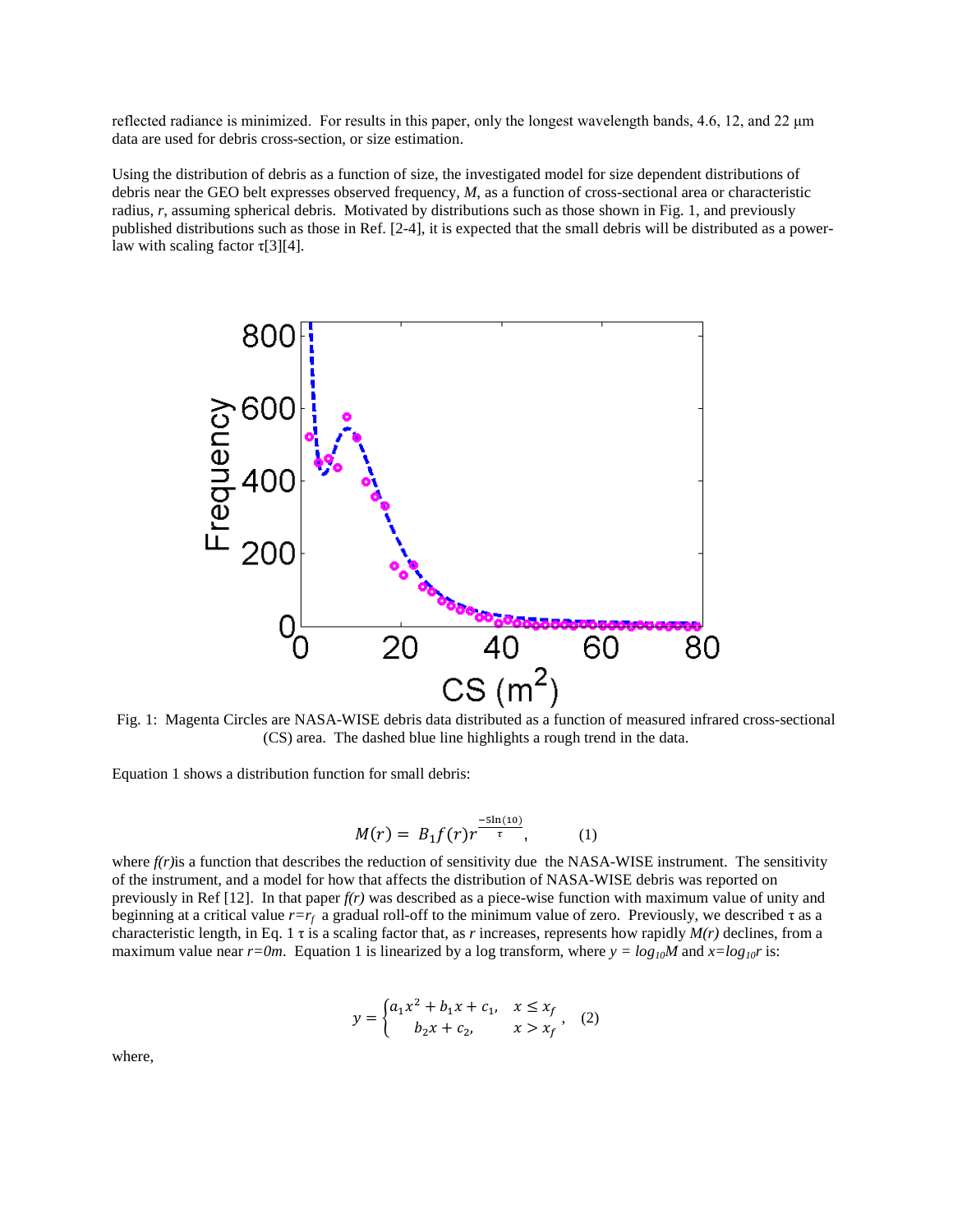$$
\log_{10} M^* = y = \begin{cases} y_1, & \log_{10} r < \log_{10} r_f \\ y_2, & \log_{10} r \ge \log_{10} r_f \end{cases} = \begin{cases} a_1 x^2 + b_1 x + c_1, & x \le x_f \\ b_2 x + c_2, & x > x_f \end{cases}.
$$
\n
$$
y_1 = \begin{bmatrix} \log_{10} B_1 + \frac{\log_{10} e}{\tau} \left( 5 \log_{10} 37 e6 - 26.74 + 2.5 \log_{10} \frac{3\pi}{2} - \frac{25}{2\sigma_f^2} (\log_{10} r_f)^2 \right) \end{bmatrix}
$$
\n
$$
+ \begin{bmatrix} \left( -\frac{5}{\tau} + \frac{25}{\sigma_f^2} \log_{10} r_f \right) \log_{10} e \end{bmatrix} \log_{10} e \begin{bmatrix} \log_{10} r + \frac{25}{2\sigma_f^2} \log_{10} e \end{bmatrix} (\log_{10} r)^2.
$$
\n
$$
\Rightarrow a_1 = \frac{-25}{2\sigma_f^2} \log_{10} e, \qquad b_1 = \begin{bmatrix} -\frac{5}{\tau} + \frac{25}{\sigma_f^2} \log_{10} r_f \end{bmatrix} \log_{10} e.
$$
\n
$$
\Rightarrow \sigma_f = \sqrt{\frac{-25}{2a_1} \log_{10} e}, \qquad \tau = \frac{-5 \log_{10} e}{b_1 + 2a_1 \log_{10} r_f} = \frac{-5 \log_{10} e}{b_2^*}.
$$
\n
$$
c_1 = \log_{10} B_1 - b_2^* \left( \log_{10} 37 e6 - 26.74 / 5 + 0.5 \log_{10} 3\pi / 2 + \frac{a_1}{5 \log_{10} e} x_f^2 \right).
$$

$$
y_2 = \left[ \log_{10} B_1 + \frac{\log_{10} e}{\tau} \left( 5 \log_{10} 37e6 - 26.74 + 2.5 \log_{10} \frac{3\pi}{2} \right) \right] + \left[ \frac{-5 \log_{10} e}{\tau} \right] \log_{10} r = c_2 + b_2 x.
$$
  
\n
$$
\Rightarrow b_2 = \frac{-5 \log_{10} e}{\tau}, \qquad c_2 = \log_{10} B_1 - b_2 \left( \log_{10} 37e6 - 26.74/5 + 0.5 \log_{10} 3\pi / 2 \right).
$$
  
\n
$$
\Rightarrow \tau = \frac{-5 \log_{10} e}{b_2}, \qquad B_1 = 10^{c_2 + b_2 \left( \log_{10} 37e6 - 26.74/5 + 0.5 \log_{10} 3\pi / 2 \right)}.
$$
  
\n(3)

Figure 2 shows a typical result for a piece-wise least squares fit to the NASA-WISE data. The circles show the data and lines show fitted distributions where  $r_f = 0.37m$  and other parameters are described in Table 1.

Regression analysis assuming the form of Eq. 2 and a spline fit described in Ref.[12] gives the values of  $a_1,b_1,c_1,a_2$ , &  $b_2$ , or equivalently the values of τ, which physically represents the scaling parameter. Table 1 shows the leastsquared fit results.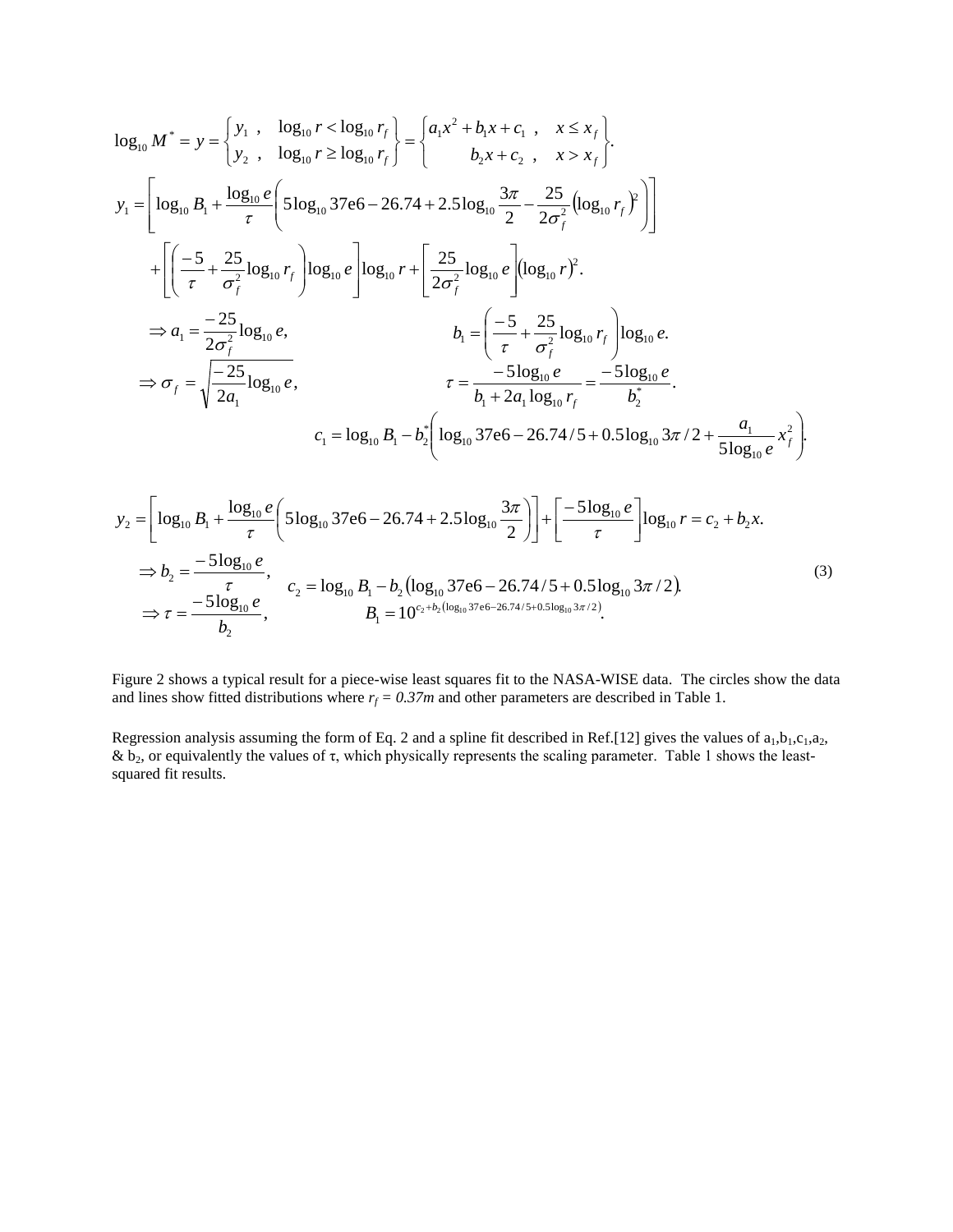

Fig 2: Split Fit, (circles) data and (lines) fitted distributions. Red color indicates data and fitted distributions where  $x < xf$ , blue indicates where  $x > x_f$ .

Table 1: Results of least square fit to NASA-WISE debris data.

|       | a <sub>1</sub> | $\bm{b}$ | c <sub>1</sub> | b <sub>2</sub> | $\mathfrak{c}_2$ | $\tau_{\it approx}$ |
|-------|----------------|----------|----------------|----------------|------------------|---------------------|
| 0.361 | $-1.333$       | $-3.002$ | $-0.210$       | $-1.974$       | 0.052            | 1.15                |

Summation of the points under the curve in Fig. 2 yields an estimate of the total number of objects in the GEO belt. In order to understand the accuracy of this method, we analyzed the limited range of characteristic lengths  $0.21$ *r* $>0.35$ *m* or  $.68$  $>$ *x* $>0.46$ . The sum of the observations of GEO belt debris in that limited range is estimated to be 269, which is within 2.7% of the exact number countable in that range, 262 direct measurements. More generally we consider the accuracy of the approach when estimating the number of observations of GEO belt debris to be on the order of 5%. The total number of observations of GEO belt debris that the NASA-WISE instrument made is 2,461. This tally does not account for all of the debris that we estimate is missed due to the lack of sensitivity when the instrument observes small debris. However, we can use the regression analysis estimate of  $\tau$ , to determine the value of Eq. 1 and approximate how many GEO belt objects would be observed under the assumption of perfect sensitivity. This estimate gives that with perfect sensitivity there would be 2,602 observations of objects greater than 10cm in characteristic length and 157,498 observations of objects with characteristic length greater than 1cm. Obviously the approximation of the number of objects greater than 1cm in characteristic length is a case of extrapolation, still there is reason to believe that the number of objects in the GEO belt, even down to 1cm in size would follow Eq. 1. The coverage of the NASA-WISE instrument was studied in detail, and cataloged debris were observed approximately 4.5 times per object during the limited time span of the NASA-WISE mission. With this estimate of coverage, the total count of observations gives us an upper limit on the number of GEO belt debris, with the lower limit estimated to be less by 4.5 times. Previously cataloged debris must be part of the total estimate as well and there are 458 debris objects in the NASA-WISE data set that are also in the public catalog. Using the described approximation, the total number of estimated debris with characteristic length greater than 10cm is between 1,036-3,060 and the total with characteristic length greater than 1cm is between 35,458-157,956.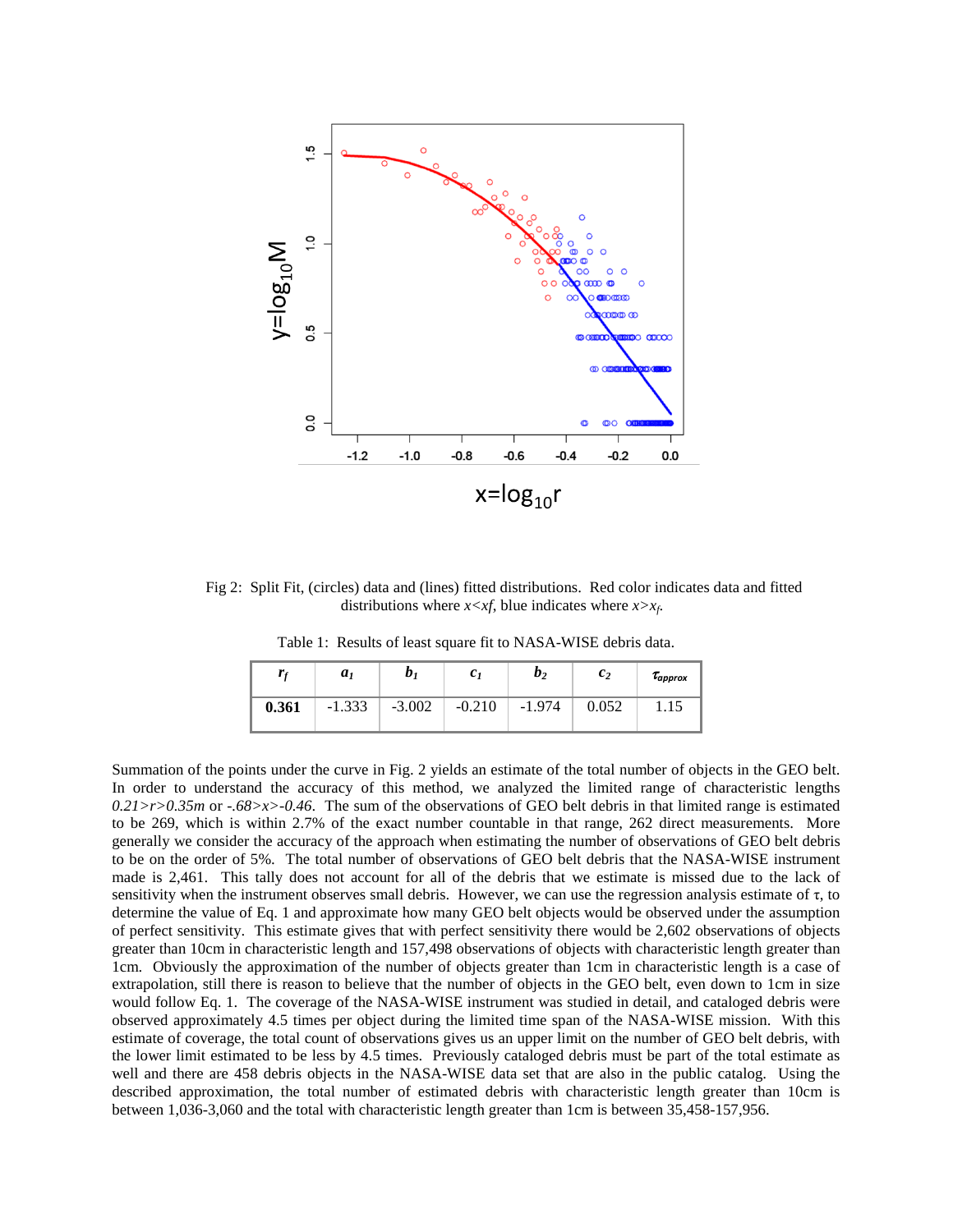### **3. DEBRIS SIMULATION**

In the interest of calculating the GEO belt collision risk we use the estimated total debris population, the known cataloged objects in the GEO belt, and a rigorous application of a conjunction assessment algorithm. The debris measured by the NASA-WISE instrument, in addition to the debris assumed to exist based on the model for debris described in Sec. 2, approximate the total debris population and are used to generate two-line element sets (TLEs). In the case of the debris objects that are estimated to exist, but were not directly observed, the TLEs must be simulated. The conjunction assessment calculations based on the simulated TLEs and the catalog TLEs is performed with an algorithm and software application called the Continuous Anomalous Orbital Situation Discriminator (CAOSD). For these numerical experiments, CAOSD is deployed within the Advanced Research Collaboration and Application Development Environment (ARCADE), a Joint Space Operations Center (JSpOC) Mission System (JMS) test-bed, and provides a unique capability to compute the predicted conjunction flux between geostationary satellites and debris using the space catalog. The algorithm and software for CAOSD was developed to process all-on-all conjunction analysis for large numbers of objects (i.e. 100,000 or more) in a timely manner[13- 14]. The basic algorithm for determining a conjunction includes propagation of orbits, associated uncertainty, and a combination of hardware and software innovations that enabled the original system to perform all-on-all conjunction analysis for the entire space catalog in less than 20 minutes[13]. The results have been validated in independent studies [14-15]. Subsequent enhancements and improved algorithms have reduced the processing time to less than 13 minutes, including special perturbations propagation [15]. Inputs to the CAOSD conjunction analysis are not limited to TLEs, but can include vector covariance messages (VCMs), or ephemerides. Given the few orbital elements determined from the NASA-WISE data— epoch, altitude (in km), inclination (in degrees), and right ascension of the ascending node (RAAN, in degrees)— the TLE format is the preferred option for simulated orbital debris. The inclination and RAAN map directly into TLEs, and altitude is converted to revolutions per day.

As already suggested, due to the limitations of the NASA-WISE observations, not all orbital elements could be derived. Therefore substitute values were determined, either from debris currently in the catalog or assumptions inherent in the object orbits. For example, the eccentricity is set to zero for all orbits due to an underlying assumption that the orbits are circular. This similarly leads to there being no perigee and thus the argument of perigee and the mean anomaly are undefined. A placeholder value of zero was supplied for both because they are CAOSD required inputs.

Other orbital elements not covered by the described assumptions or the mapped data are the first derivative of the mean motion with respect to time (divided by two), the second time derivative of the mean motion (divided by six, decimal assumed), and the BSTAR drag term (also called the radiation pressure coefficient). Consulting the satellite catalog on Space-Track.org, it is possible to sort by type and examine the debris objects only. In GEO orbit, there are 826 cataloged debris objects, including rocket bodies, which is a statistically large enough sample from which to determine typical characteristics. All had a second time derivative of the mean motion and BSTAR drag term equal to zero, allowing for the generalization of that value to all debris. The first derivative of the mean motion had a closely clustered distribution of values seen in Fig. 3, overlaid with a fit normal curve. In the interest of focusing variation amongst debris on those values measured by NASA-WISE, a single value of -0.00000120 was selected for use, falling between the mean of -0.00000116 and median of -0.00000124.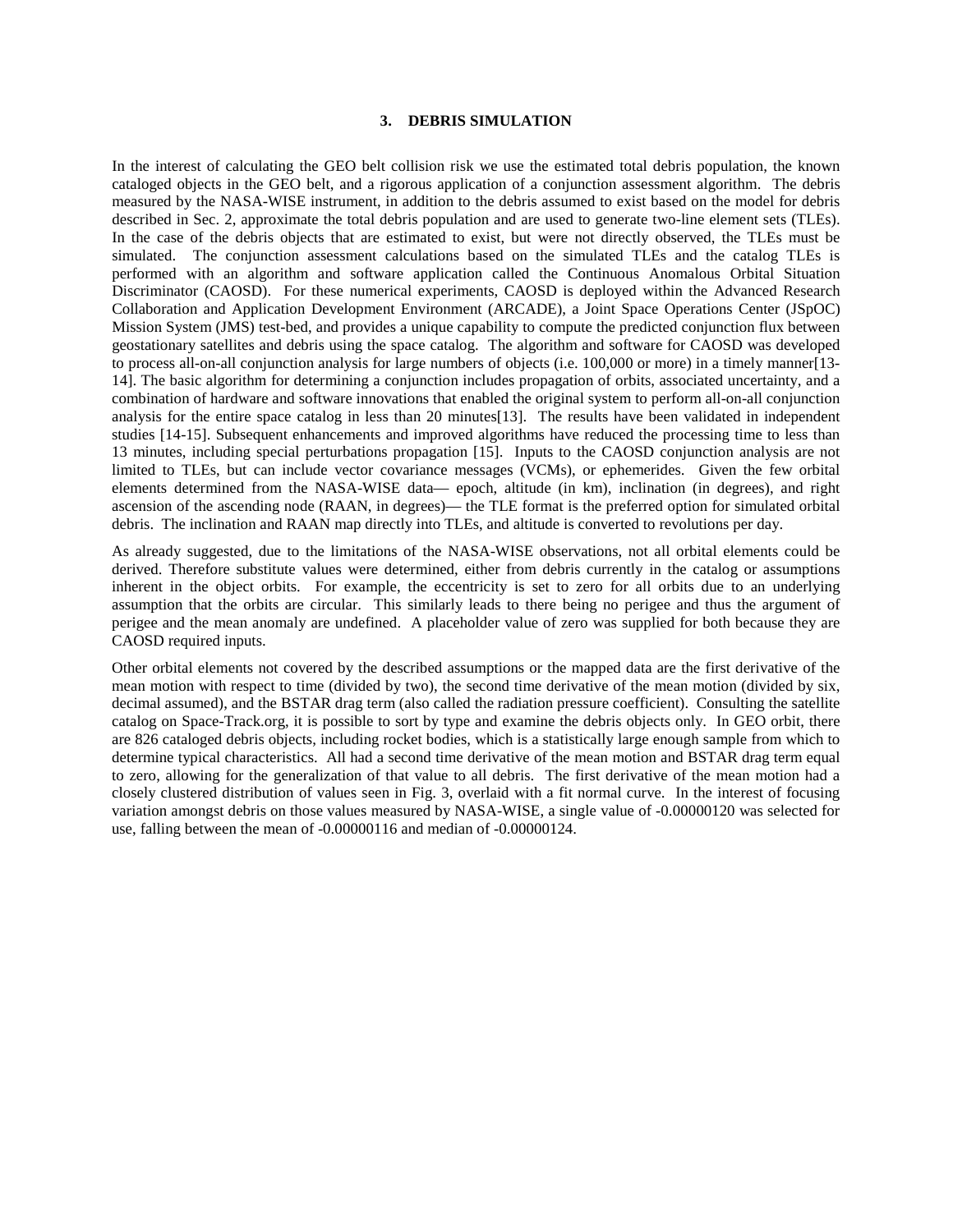

Figure 3: Distribution of the first time derivative of the mean motion divided by two for current debris objects in the catalog with a fitted normal curve (red line).

For the GEO belt debris objects that were not observed but rather are predicted to exist, the orbital parameters must be generated via simulations. Simulation of TLEs is performed by considering the distributions of the observed NASA-WISE debris and then generating random values for the TLE-set elements which conform to the distributions. Histograms fit with normal curves for altitude and inclination can be seen in Fig. 4. The mean and standard deviation were used as parameters for the built-in MATLAB random function. Also in Fig. 4 is the density of objects versus longitude: simulated TLE values representing the RAAN (correlated to longitude) were generated using a uniformly distributed random number.



Figure 4: a) Altitude (km) distribution for NASA-WISE derived GEO debris with fitted normal curve (red line); b) Inclination (degrees) distribution for NASA-WISE-derived GEO debris with fitted normal curve (red line); c) Density as a function of longitude for NASA-WISE GEO belt debris and catalog objects.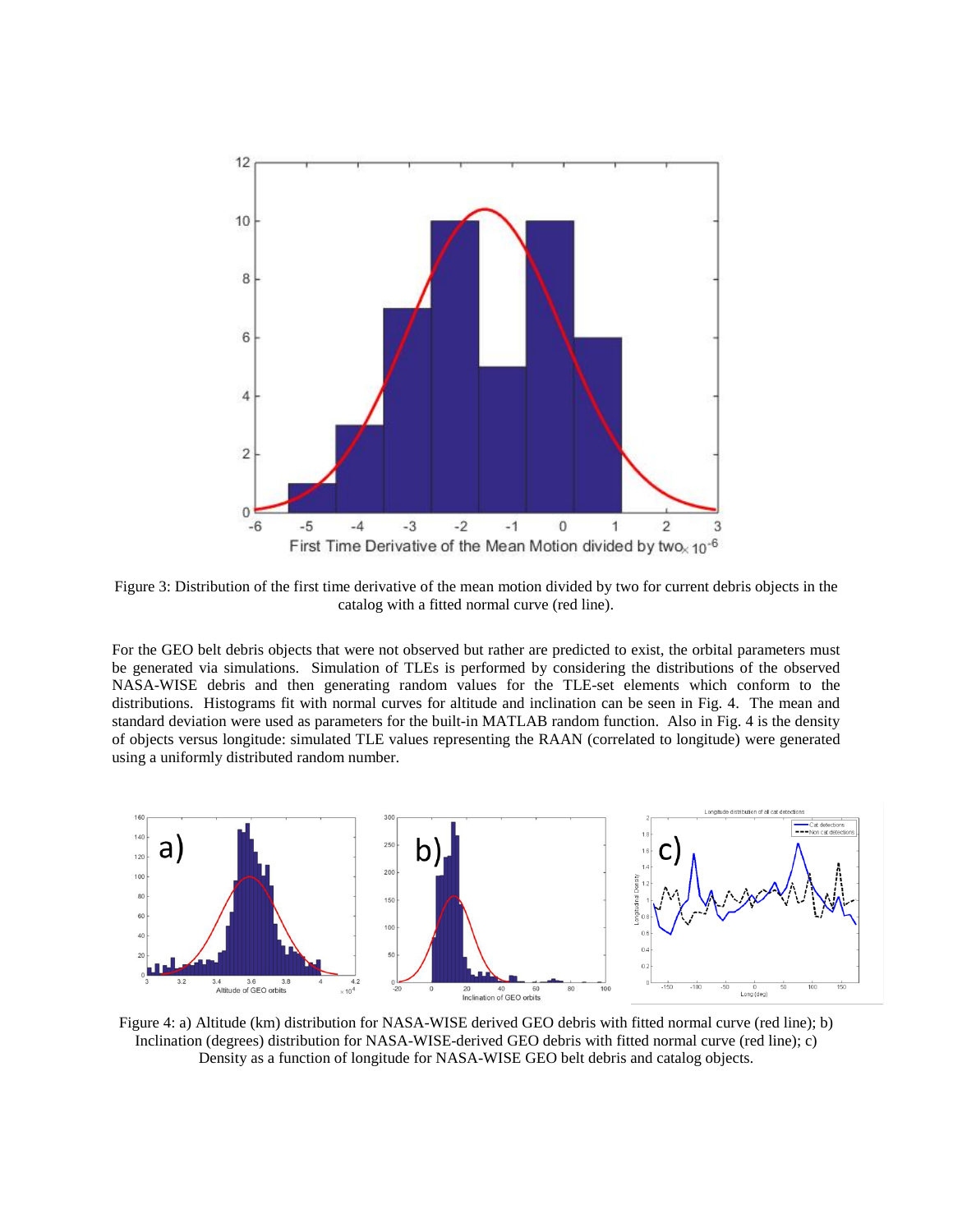### **4. RESULTS AND DISCUSSION**

Simulated conjunctions were calculated as a function of different catalogs (2011 and 2015), for 1 and 5 simulated days, over variety of maximum conjunction distances. The results are both the *number of conjunctions* determined by the CAOSD algorithms and a derive *conjunction rate*. Plots of these results are shown in Figs. 5 and 6. The 2011 catalog is most comparable with the NASA-WISE debris data because that catalog was in use during the time of the NASA-WISE mission. The calculation with the 2011 and 2015 catalogs was performed to test if there was a difference due to the passage of time between 2011 and 2015.



Figure 5: Number of conjunctions of the 2011 catalog with debris versus maximum conjunction distance in km for a one day time frame (red) and a five day time frame (blue)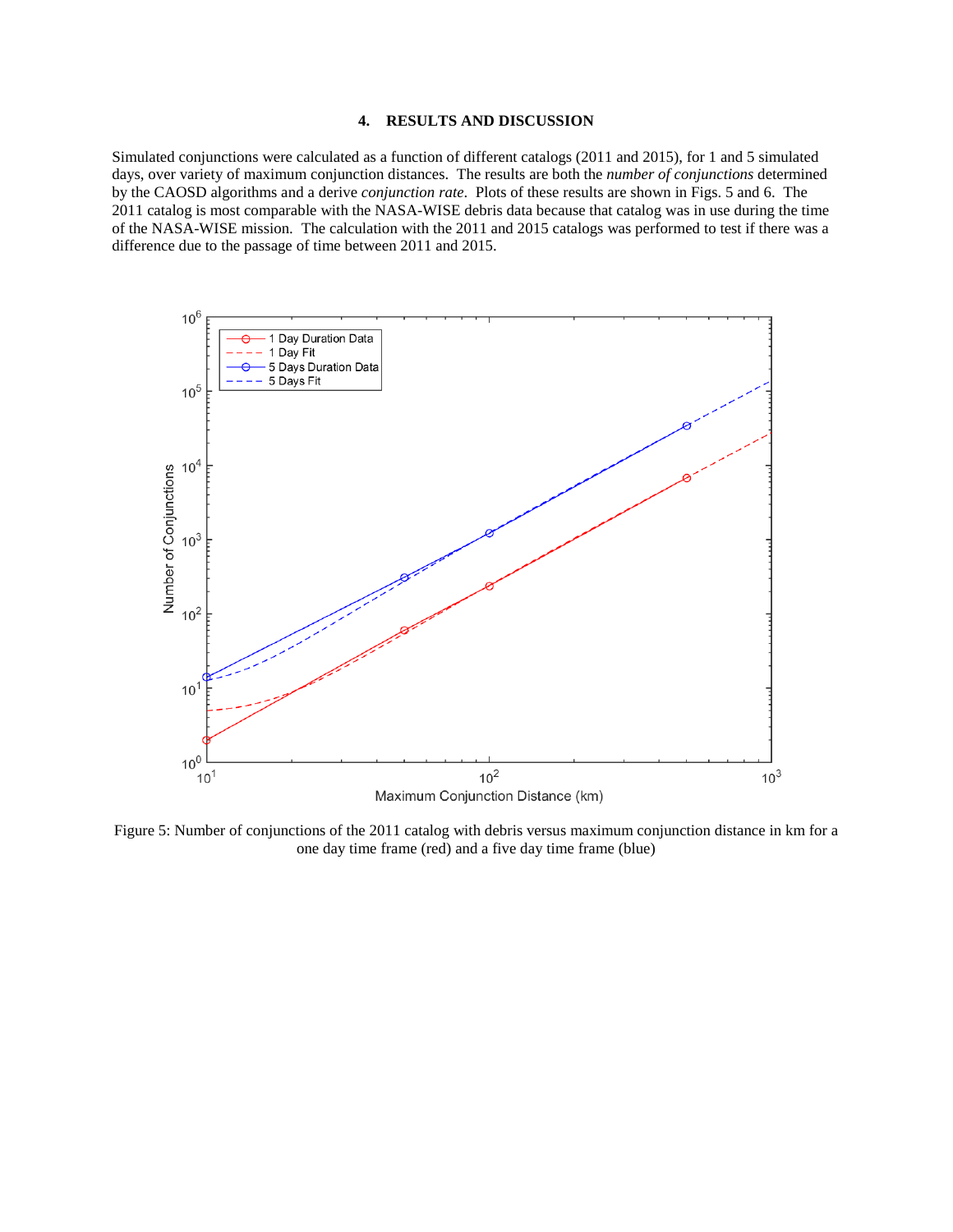

Figure 6: Number of conjunctions with debris versus maximum conjunction distance in km for a one day time frame against the 2011 catalog (red) and the 2015 catalog (blue)

In addition to calculation of the number of conjunctions, we use these results to estimate the conjunction rate. Following convention, we define the GEO collisional flux,  $f$  as the number of conjunctions for an object of 1 m<sup>2</sup> cross sectional area per year. Specifically to calculate the GEO collisional conjunction flux (conjunctions/ $m^2$ -yr) we use the following expression:

$$
f_{GEO} = \frac{N_{D,\Delta t}}{\pi D^2 \Delta t} \tag{6}
$$

where *D*, or conjunction distance is determined from the CAOSD calculations and ∆*t* is the duration of time for which conjunctions were assessed.

|        | Time Frame   Lower bound   Estimate   Upper bound |                                                     |  |
|--------|---------------------------------------------------|-----------------------------------------------------|--|
| 1 day  | $2.88 \times 10^{-6}$                             | $\frac{3.26 \times 10^{-6}}{3.64 \times 10^{-6}}$   |  |
| 5 days | $3.18 \times 10^{-6}$                             | $\sqrt{3.28 \times 10^{-6}}$ 3.38 x10 <sup>-6</sup> |  |

Table 2: Extrapolations from 2011 catalog results to conjunctions with debris per year per square meter

|  | Table 3: One day of conjunctions with debris per square kilometer |  |
|--|-------------------------------------------------------------------|--|
|  |                                                                   |  |

| <b>Catalog Year</b>                 | Lower bound   Estimate   Upper bound |       |       |
|-------------------------------------|--------------------------------------|-------|-------|
| $2011(2855 \text{ obj}) \mid 0.025$ |                                      | 0.028 | 0.031 |
| $2015(3000 \text{ obj}) \mid 0.021$ |                                      | 0.027 | 0.031 |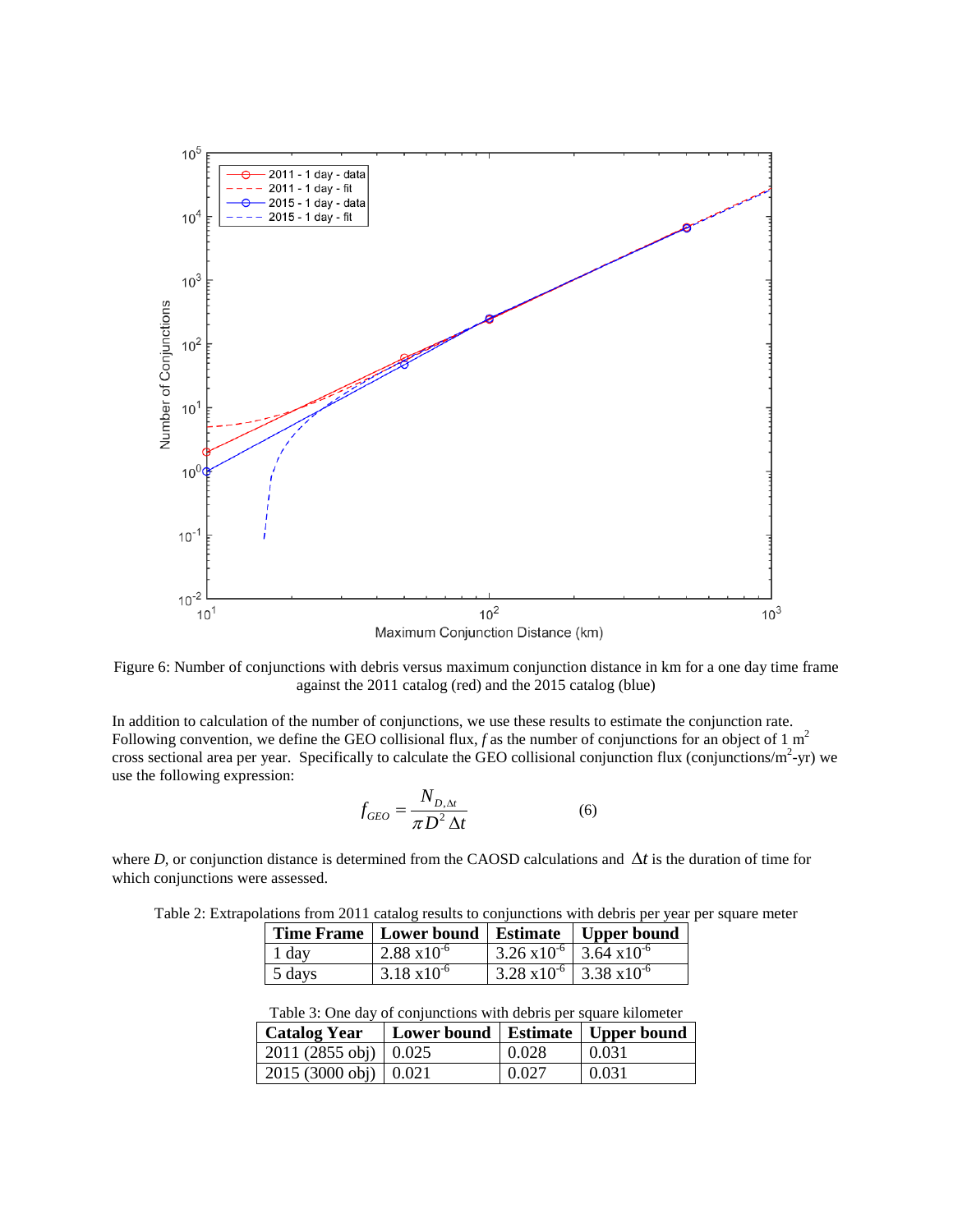Because the goodness of fit coefficient on conjunction distance squared for 3,000 generated objects in 2015 falls within the 95% confidence interval of the 2,855 "actual" objects in 2011, it is safe to assume the results are comparable. Additionally, when the 2011 results are extrapolated out to the time frame of a year, the one and five day coefficients are also well within the 95% confidence interval of each other. Therefore, the results are consistent across actual and simulated data. Since the data from the 5 day time frame has a much smaller confidence interval, the associated fit will be used as the basis of further analysis.

Based on the curve fit in Fig. 6, it is estimated there are three conjunctions per day at a conjunction radius of 10km for the 3,000 generated objects of 10cm radius or larger. Table 4 shows how this value is expected to grow as the total population of GEO belt debris grows.

Table 4: Conjunctions with debris per day at a radius of 10km against the 2015 catalog. \* indicates a value determined by a fit model rather than conjunction calculations.

| <b>Debris Objects</b> | Conjunctions |
|-----------------------|--------------|
| 3,000                 | $3 *$        |
| 35,000                | 32           |
| 87,500                | 76           |

The number of conjunctions increases nearly linearly with the number of debris objects, as is expected. Therefore the conjunction rate will similarly increase linearly.

The rate of conjunctions in GEO, based on 2,855 actual objects is estimated to be 3.281970  $x10^{-6}/yr$ -m<sup>2</sup>. Of course for a larger number of debris objects, the rate of conjunctions will increase, leading to the expected conjunction flux shown in Table 5. The last column of Table 5 shows the collisional probability, defined as the probability that there will be at least one collision per annum, is given by taking the results for the rates of conjunctions. The number of conjunctions is a function of the threshold distance according to,

$$
N_2 = \left(\frac{D_2}{D_1}\right)^2 N_1 \tag{7}
$$

where the number of conjunctions  $N_1$  corresponds with threshold distance  $D_1$ . Because determination of the number of conjunctions is stochastic, we must choose the values of threshold distance such that the number of conjunctions is statistically significant. As the number of conjunctions becomes significant, the collision flux asymptotically approaches a constant. The mean number of collisions *c* is approximated by

$$
c_{GEO} = f_{GEO} \overline{A} \Delta t
$$
  
\n
$$
\overline{A} = \pi \overline{d}^2
$$
 (8)  
\n
$$
\overline{d} = \sqrt{\frac{\sum_{k=1}^{K} (r_i + r_j)^2}{k}}
$$

When the mean values are derived from all possible conjunctions in the catalog (SSN and NASA-WISE objects). Indices i and j span the entire catalog. Index k spans all possible pairs of catalog objects. The equivalent radius is approximated by the average of length, width, and height. Additionally, the equivalent radius may be approximated as the radius that results in a cross section equal to the SSN radar cross section. For objects not in the SSN catalog, the radius is related to the IR cross section.

Table 5: Extrapolated conjunctions with debris per day per square meter based on a linear-increase with number of debris objects

| <b>Debris Objects</b> |                       | <b>Rate of Conjunctions   Annual Collisional Probability</b> |
|-----------------------|-----------------------|--------------------------------------------------------------|
| 2,855                 | $3.28e-6$             | 3.7e-3                                                       |
| 35,000                | $3.83 \times 10^{-5}$ | $1.3e-2$                                                     |
| 157,000               | $1.91 \times 10^{-4}$ | 3.4e-1                                                       |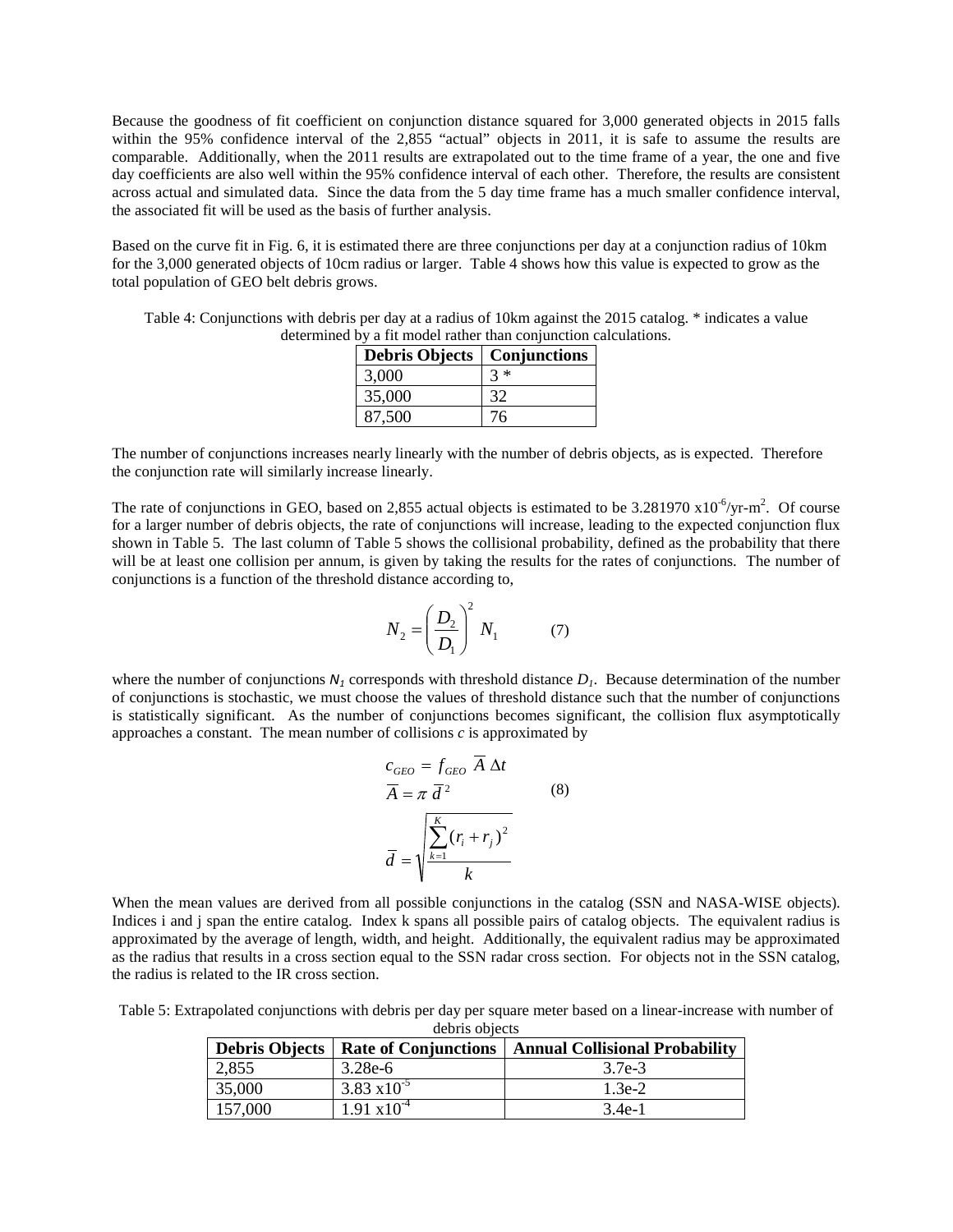As a sanity check the GEO belt collision probability per year for ~2,855 objects is on the same order as previous estimates for 1,000 debris objects (1e-3 collisional probability per year) presented in Ref. 9. Note that although the collisional probability values are on the same order, the direct calculation techniques using CAOSD in this work are more rigorous than the scaling arguments of those previous efforts.

The results described culminate in the GEO belt collisional risk for all cataloged objects versus all expected GEO belt debris. The unique contribution of this investigation, possible because of the NASA-WISE debris catalog is the direct identification of a few thousand new debris objects, and the estimate that there may be many thousand more debris objects near the GEO belt. The results of the collisional probability show that at the upper bound of the NASA-WISE debris limit there is a reasonably frightening chance of a collision every year, if the number of objects in the GEO belt is close to the upper limit predicted by the characteristics of the NASA-WISE debris catalog.

#### **ACKNOWLEDGEMENTS**

We are grateful to Kathleen Kramer, Don Mizuno, Tom Kuchar, and Emily Nystrom for their analysis to generate the AFRL NASA-WISE debris catalog, and to Air Force Research Lab leadership in the Space Vehicles Directorate, the Directed Energy Directorate, and the Summer Scholars Program for sponsorship of this work. And we owe a tremendous debt of gratitude to the NASA team who built, launched, and flew the WISE instrument and made that data available to AFRL.

#### **REFERENCES**

- 1. Klinkrad, H. *Space Debris: Models and Risk Analysis*, Praxis Publishing, Chichister, UK (2006).
- 2. Hanada, T. "Developing a Low-velocity Collision Model Based on the ANASA Standard Breakup Model," Space Debris 2.4 (2000): 233-247.
- 3. Liou, J.-C. "Orbital Debris Modeling," Presentation, 2012.
- 4. Schildknecht, T., et. Al. "Long-term Evolution of High Area-to-Mass Ratio Objects in Different Orbital Regimes," AMOS Technical Conference, Kihei HI, 2012.
- 5. Anderson, P.V., Schaub, H.,"Longitude-dependent effects of fragmentation events in the geosynchronous orbit regime", Acta Astronautica 105, 285-297 (2014).
- 6. Luu, K., Sabol, C., "Effects of perturbations on Space Debris in Supersynchronous Storage Orbits", Technical Report, Air Force Research Lab (1998).
- 7. Oltrogge, D., Finkleman, D., "Consequences of debris events in geosynchronous orbit", Proceedings of the 2008 AIAA/AAS Astrodynamics Specialist Conference and Exhibit, No. 2008-7375 (2008).
- 8. Chobotov, C. C. (Ed.), *Orbital Mechanics*, 3rd ed., American Institute of Aeronautics and Astronautics, Inc., Reston VA, 2002.
- 9. M. Hechler, "Collision Probabilities at Geosynchronous Altitudes', Adv. Space Rev. Vol. 5, No. 2, pp 47- 57, 1985.
- 10. Larsen, M.F., "Wide-field Infrared Survey Explorer Science Payload Update", Proceedings of SPIE Vol. 7010 (2008); and references therein.
- 11. Paxson, C., Snell, H. E., Griffin, J. M., Kraemer, K., Price, S., Kendra, M., Mizuno, D., "Space Object Temperature Determination from Multi-Band Infrared Measurements," 2008 AMOS Technical Conference, Kihei, HI. September 2008.
- 12. Nystrom, E., Murray Krezan, J. "Distributions of Debris as Measured by the NASA-WISE Instrument," Proceedings of SPIE, Bellingham WA, (2015).
- 13. B. Abernathy, S. Harvey, D. M. Surka and M. O'Connor, "The CAOS-D Architecture for Conjunction Analysis," in *Infotech@Aerospace 2011 Conference*, St. Louis, 2011.